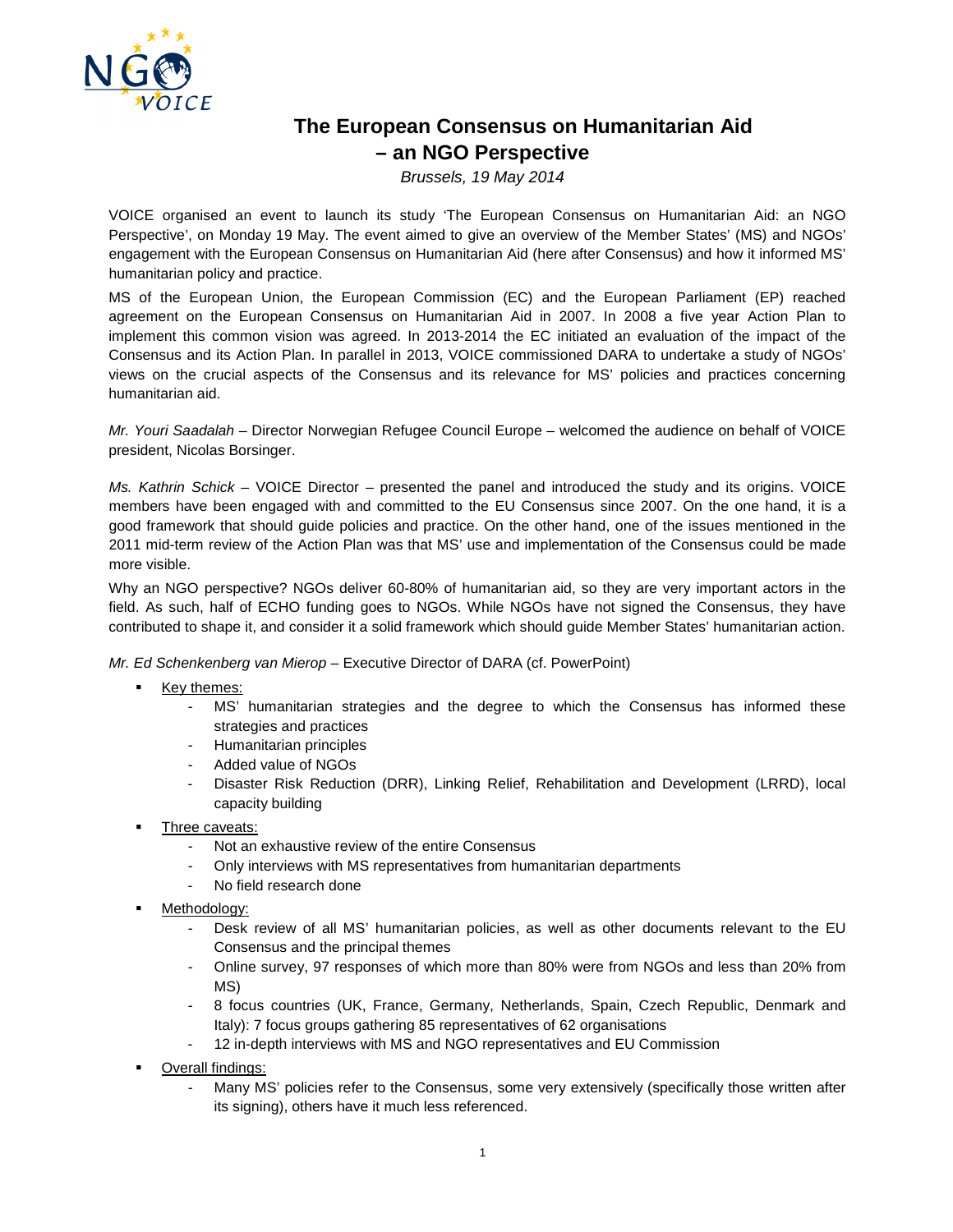- MS and NGOs agree on the value of the Consensus since it reaffirms the humanitarian principles and consider it very important. But they disagree on its application in programming and practice.
- Humanitarian principles: MS and NGOs have different views to what degree humanitarian principles guide decision-making.
	- Politicisation: NGOs recognise that a crisis often needs to be on Foreign Ministries' political agendas for a good international response; but at the same time, it may lead to the instrumentalization of aid. This issue needs much more discussion among NGOs.
	- Funding decisions: Funding is usually more available where the countries are part of the foreign policy agenda or if the country is already a partner. There are some exceptions (like CAR) that are more needs-based. Generally the feeling is that when humanitarian aid is able to operate outside the political limelight, it is more needs-based; but if it is part of the political agenda, it can be directly influenced by it.
- Added-value of NGOs: The existence of a coordination mechanism among NGOs is a benefit, especially where there are consultation mechanisms between government departments and NGOs. While these mechanisms do not translate into more funding they result in better relations between the two. However many NGOs feel that their governmental counterparts are interested in the field-level information because many governments do not have an extensive field presence. The question is then what this information is used for. There is a preference of governments for funding to the UN agencies; Netherlands is a strong example of this. In addition, despite the Consensus, there has been an increase in the administrative burden. What should humanitarian governmental services expect vs. what is feasible? There is a need for debate at national level.
- DRR, LRRD, local capacity: These issues have an important place in the Consensus, but those topics receive significantly less response in the study. The Consensus does not seem to have influenced these discussions; there are probably other instruments more likely to do so.

Ms. Anne Street – Senior Humanitarian Policy Advisor of CAFOD and Steering Committee member for VOICE Consensus Study – spoke about NGOs interest and engagement with the Consensus and its Action Plan, and elaborated on number of the study's recommendations.

- Findings: Whilst civil servants in MS' humanitarian departments reported a high level of familiarity with the Consensus, it is not sufficiently known amongst humanitarians working in NGOs. In fact, the Consensus is a hidden gem and NGOs need to work to highlight it more, and work with national governments to ensure they use it as a lens to work through.
- VOICE study recommendations:
	- **Follow-up Action Plan** is recommended as a tool to support a coordinated and collective approach to agreed priorities by MS and EU institutions and a means by which they can internally reflect on their policy and practice in relation to the Consensus. MS' reporting for this should be open and transparent with eventually a yearly discussion and reflection with NGOs and other humanitarian actors at the national level. The Action Plan could include a peer review mechanism for MS to work together in supporting one another, learning from each-other and sharing best practice. This would enable governments with fewer resources and less humanitarian expertise to learn from some of the larger MS who are global leaders in the field of humanitarian donorship.
	- How to frame the Action Plan to move beyond simply tracking fulfilment of agreed actions to examining how these actions actually advance the Consensus and principled humanitarian action of MS and the European institutions? Parliaments and NGOs use it to systematically **monitor governmental actions** and hold them to account against their commitments.
	- **Dialogue between humanitarian NGOs and the military** can be raised at national level. For example, there is an NGO-military contact group in the UK where NGOs meet with civil servants from different services (foreign affairs, development, humanitarian aid, defence…) to discuss a range of issues and country-specific themes.
	- **Reduction of the administrative burden for NGOs:** the situation has improved from ECHO's side (e.g. with the new FPA), but in many national contexts it is getting more challenging for NGOs. Advocacy at national and wider level with a concerted approach is necessary, e.g. raising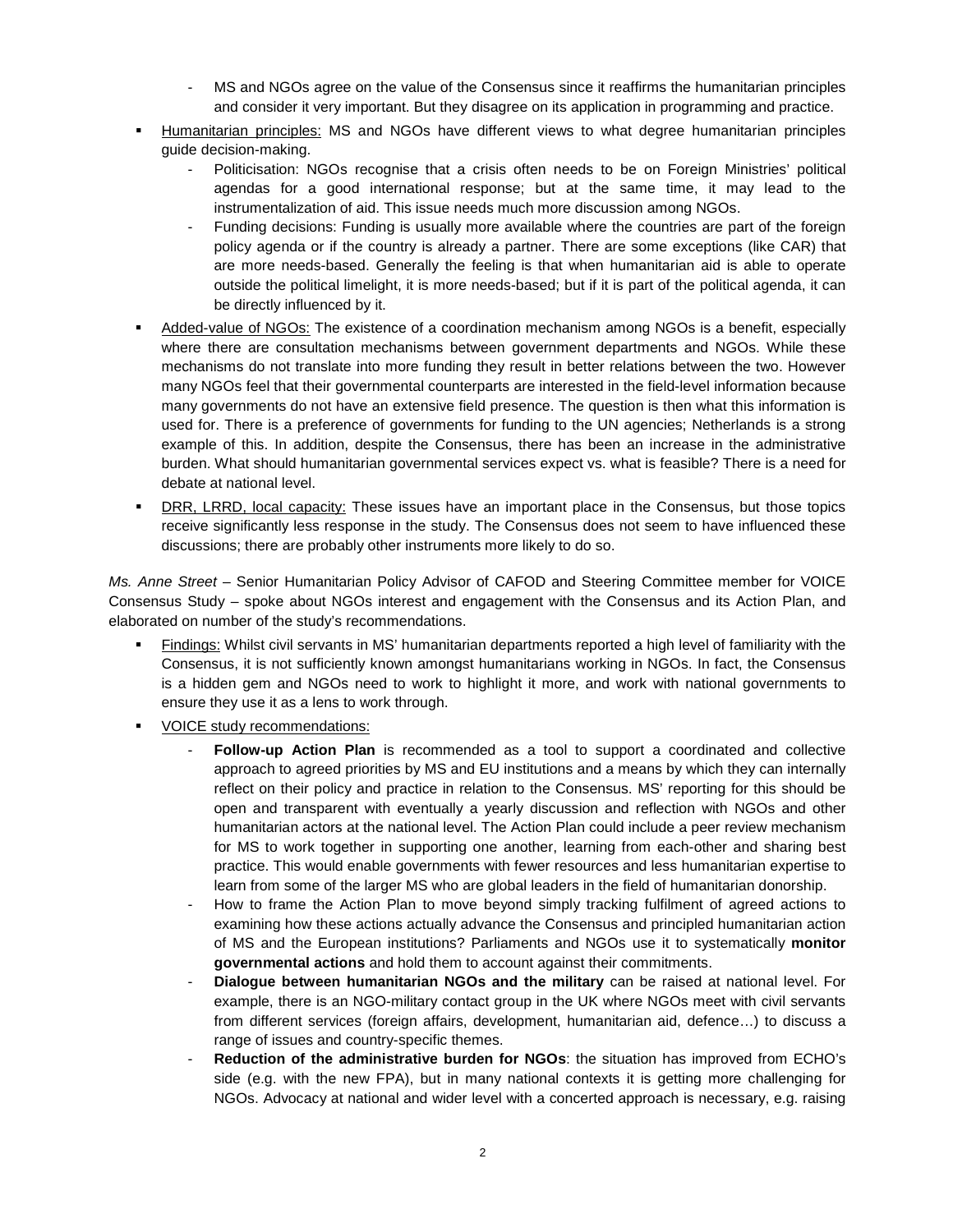this issue with the Good Humanitarian Donorship (GHD) forum and getting them to examine the feasibility of greater harmonisation of templates and administrative demands.

Although it is challenging to raise these policy issues with civil servants and politicians, and even with NGO colleagues, there are creative ways to approach this, to look for allies and to insist on commitments.

Ms. Karen Miller – 3rd Secretary, Emergency & Recovery Unit, Irish Aid – explained Ireland's attachment to the Consensus and to the Action Plan and brought a MS perspective to the discussion.

- Awareness of the Consensus: There is a limited awareness of the Consensus beyond those working in humanitarian policy in the case of MS and a mixed level of awareness in the broader humanitarian community. Ireland tried very much to be proactive and also quite pragmatic in trying to raise awareness of the Consensus both in the EU institutions and with new and emerging donors.
- **Cooperation:** 
	- There are an increasing number of non-traditional donors and implementing agencies that may have a different approach to the delivery of aid. It is thus important to find ways to cooperate and work with these new partners.
	- It is also important to learn to cooperate better within the system both at national and European level – to ensure that there is joint operation and coherent response to crisis situations.
	- Efforts need to be placed on an ongoing emphasis to reinforce understanding of the specificity of humanitarian aid and the Consensus across the Foreign Affairs, in the Parliament, in the Defence Forces, and across all the departments of government.
- Humanitarian principles: There has to be a continuous promotion of the importance of the core humanitarian principles. While an EU holistic approach to crisis situations is needed in search of more sustainable solutions, it is also crucial that the provision of humanitarian assistance continues to be based on needs and not linked to political objectives.
- Comprehensive Approach: The reaffirmation of a principled and needs-based approach to humanitarian action in the Council Conclusions, as well as a very explicit reference to the Consensus, is a significant step forward.
- Implementation: Politicization of the humanitarian objectives is still a problem, as well as other weaknesses like the commitments in coordination and coherence, accountability and donorship such as in the aid continuum. To ensure the implementation of the commitments collectively, everybody should raise awareness of the Consensus across MS' systems.
- Follow-up Action Plan: It is critical to have some form of follow-on implementation framework to ensure that the Consensus remains alive, but it will be a challenge to develop an Action Plan which takes into consideration variation across 28 MS and the Commission without adopting a one-size-fits-all approach resulting in an overly broad Plan that is difficult to measure.
- Reduction of the administrative burden: More needs to be done to seek a more harmonised approach, but it is also important to recognise the political and administrative context in which donors are operating. MS do not have the same legislative frameworks or harmonised budget cycles, audit requirements or understanding of what constitutes a result in the humanitarian context.
- Next steps: Initiatives such as this study, this event and other ongoing advocacy activities remain more vital than ever. In that regard the upcoming the World Humanitarian Summit (WHS) provides an extremely vital opportunity to reaffirm the commitments to the Consensus and to promote and protect the core humanitarian principles which underpin it.

Ms. Leonor Nieto Leon - Head of Unit A/1 Strategy, Co-ordination, Inter-Institutional Relations, DG ECHO explained how the VOICE study complements the ECHO evaluation.

- Common findings: The evaluation is not yet final, but some parts can be advanced.
	- The Consensus remains the core founding document for the common vision on European humanitarian policy. However, there are gaps between the Consensus and its implementation. A lot was achieved after the Consensus (COHAFA, ECHO policies…), but more needs to be done